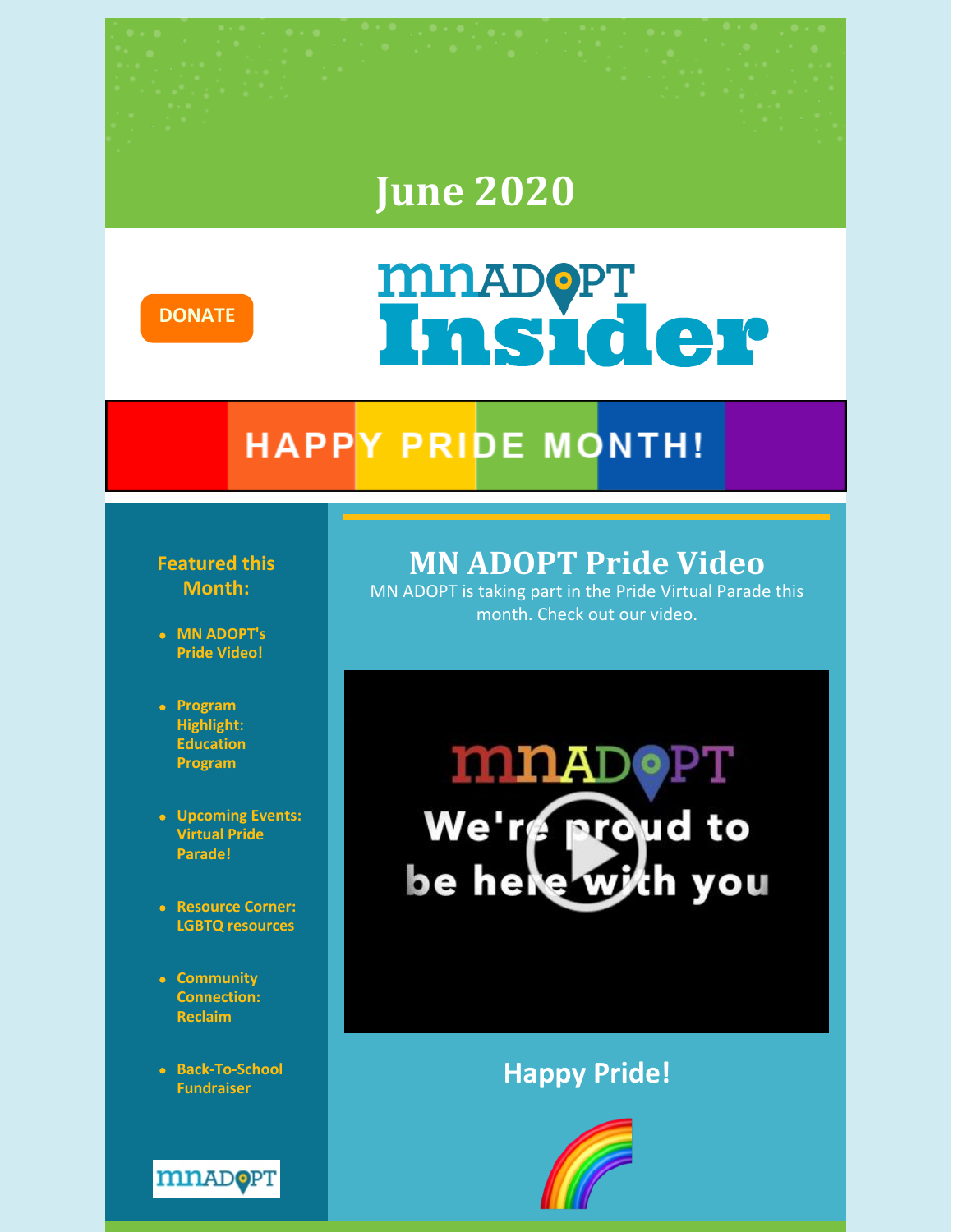## **Program Highlight**

## **Education**



#### **We've Gone Virtual!**

As of right now, ALL of our workshops are being held online, as webinars. We also have a vast library of pre-recorded webinars!

Adoption, foster care and kinship caregiving includes unique challenges which often benefit from ongoing education, assistance and guidance. Since 2009, the MN ADOPT Education Program has been committed to providing quality, affordable and relevant educational opportunities that speak directly to real-life experiences.

### **View [upcoming](https://education.mnadopt.org/v2/?c=events) live webinars**

# **Two FREE Webinar Downloads**

Be sure to enter code **[\[PRIDE\]](https://www.mnadopt.org/education/webinar-library/)** at checkout to save!

п

**[SHOP](https://www.mnadopt.org/education/webinar-library/) NOW**

\*Code valid for: 1- Gender Identity and Sexual [Orientation](https://www.mnadopt.org/product/20180613-webinar-gender-identity-and-sexual-orientation-2-0/) 2.0: Essential Updates for Parenting Queer and Trans Youth of **Today** 2- Creating [Inclusive](https://www.mnadopt.org/product/creating-inclusive-homes-services-for-lgbtq-youth-in-our-care/) Homes & Services for LGBTQ+ Youth in Our Care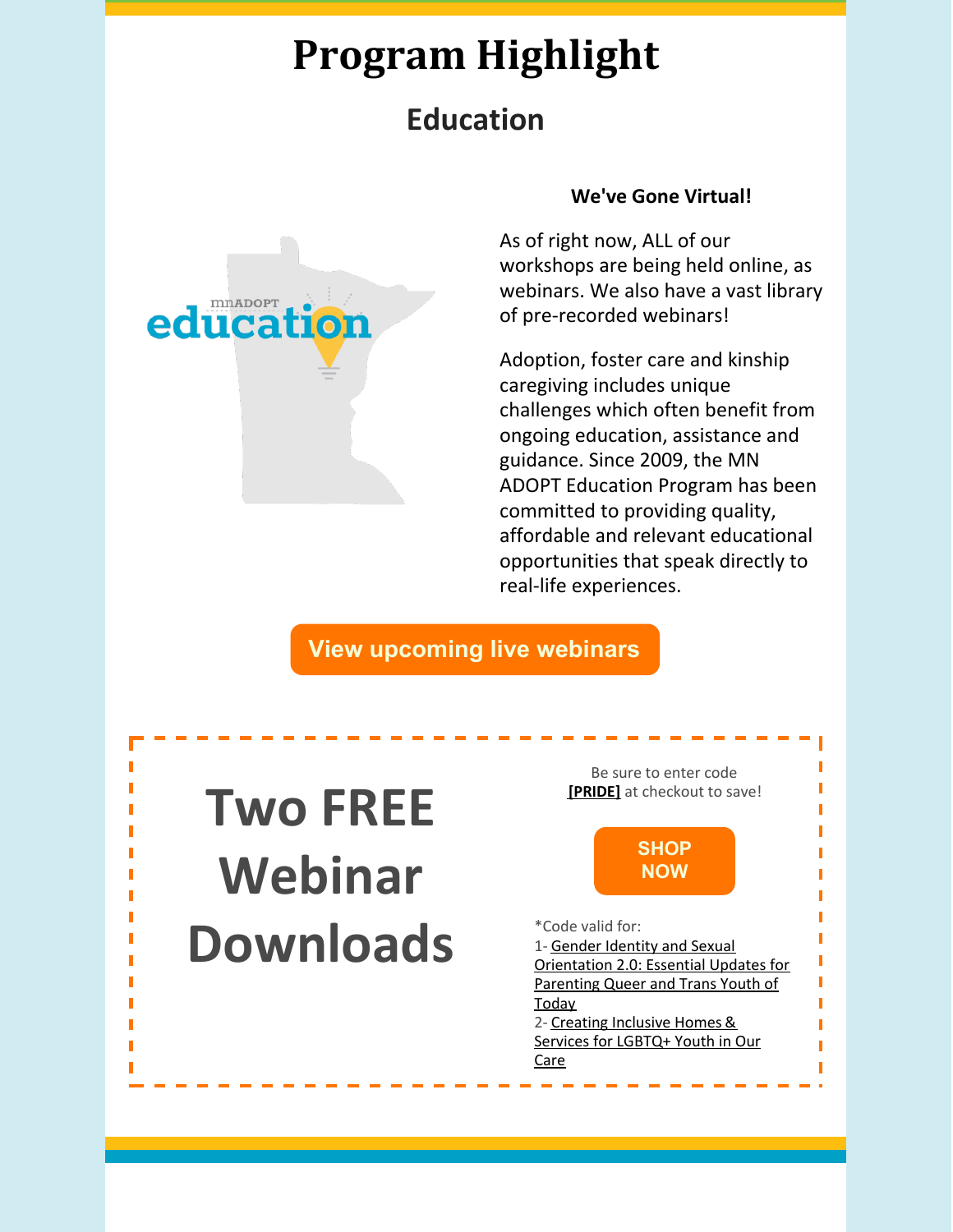

Twin Cities Pride Parade will be VIRTUAL this year! You can find our video in the parade, too!

**Parade & [Festival](https://tcpride.org/general-information/) Info**

## **Resource Corner**

### LGBTQ+ Resources



**LGBTQ Youth in Foster Care [Resources](https://cascw.umn.edu/lgbtq-youth-in-foster-care-2/)**

Center for Advanced Studies in Child Welfare offers a LGBTQ Youth in Foster Care resource page.

This page was developed in order to connect foster parents, caregivers, and other adults supporting Lesbian, Gay, Bisexual, Transgender, and Queer/Questioning (LGTBQ) youth in foster care to national and local resources.

JustUs Health offers mental,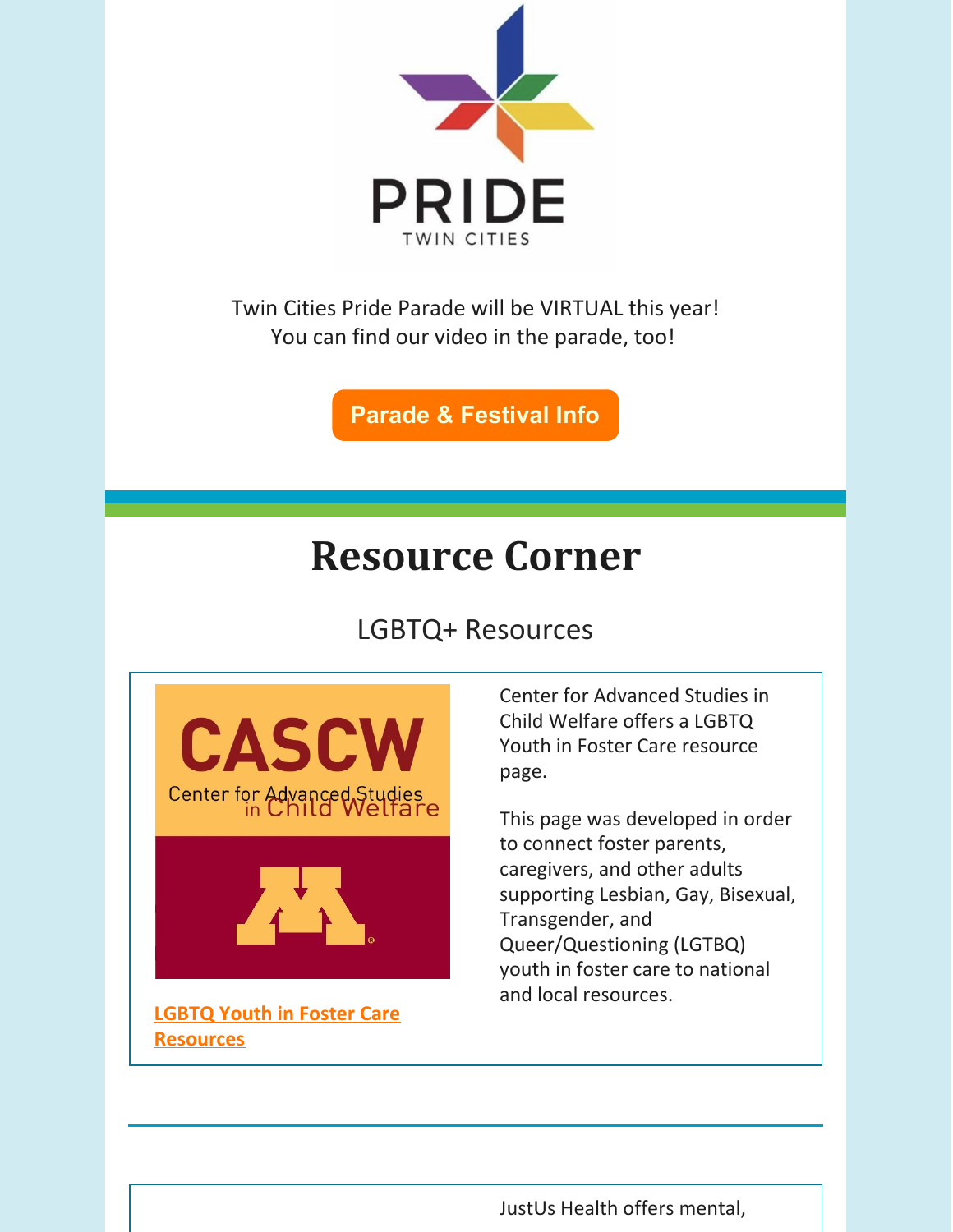

chemical and sexual health services for the LGBTQ+ community and people living with HIV.

#### **Find out [more](https://www.justushealth.org/)**



Rainbow Families supports, educates and connects lesbian, gay, bisexual, transgender, and queer (LGBTQ) families, parents and prospective parents by providing educational programs, advocacy, social events, and discussion forums.

#### **Find out [more](https://rainbowfamilies.wildapricot.org/)**

# **Community Connections**

**RECLAIM**



RECLAIM works to provide financially and culturally accessible care to queer and trans youth and their families, as well as continue to train practitioners and partner in community to create systems of change at the intersection of gender and racial justice

RECLAIM increases access to mental health support so that queer and trans youth ages 12-26 may reclaim their lives from oppression in all its forms. They provide therapy to 65+ youth each week, 80% of whom are trans or gender nonconforming; develop practitioners with an emphasis on changing the